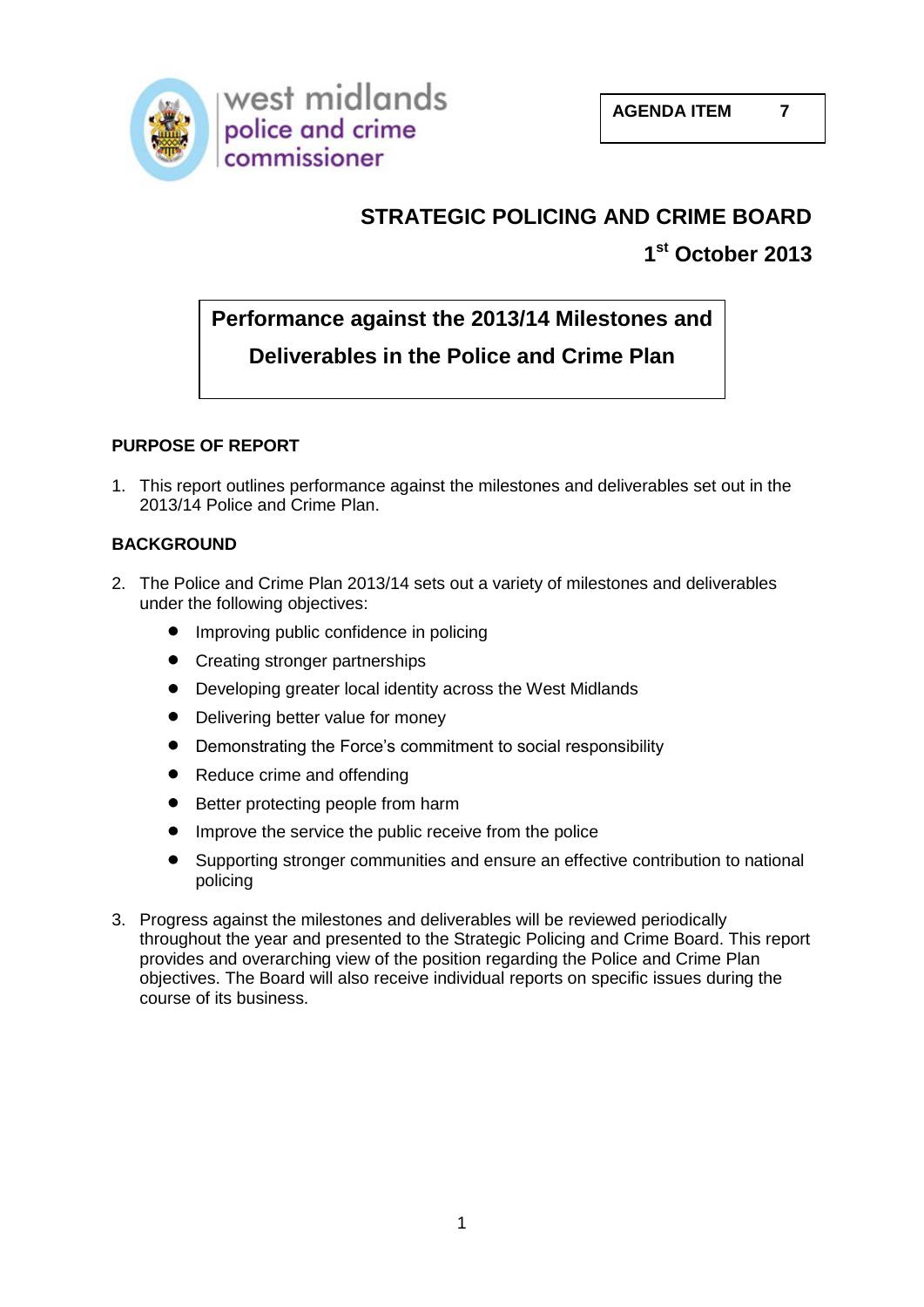#### **MILESTONES AND DELIVERABLES**

**Reduce crime and offending Reduce burglary by 8 per cent Reduce overall crime by 5 per cent. Reduce violent crime where injury is caused by 8 per cent. Reduce crime in high crime priority areas by 7 per cent**

#### **Leads ACC Forsyth and ACC Rowe**

- 4. As at  $9<sup>th</sup>$  September 2013, the performance position is as shown in the following table.
- 5. Total Recorded Crime (TRC) is 2.5% higher year to date (YTD) than in 2012, when exceptionally low levels of crime were recorded.
- 6. The weekly volume of TRC has been stable since early June.
- 7. Throughout the summer, TRC has been driven by violent offences which have seen a usual peak and have been driven by the good weather conditions. These sorts of offences have now begun to reduce while Serious Acquisitive Crimes have begun to rise as is usual in Autumn.

| <b>Force Objectives</b>                                                                                                                                 | 2012/13 | 2013/14 | Difference | M'stone | Performance | Variance |
|---------------------------------------------------------------------------------------------------------------------------------------------------------|---------|---------|------------|---------|-------------|----------|
| Reduce Total Recorded Crime DW<br>├── chart ▼ ── breakdown ▼ -                                                                                          | 75999   | 77842   | 1843       | -5 %    | 2.5%        | 5643     |
| Reduce Burglary Dwelling DW<br>$-$ chart $\overline{\mathbf{v}}$ $-$ breakdown $\overline{\mathbf{v}}$ .                                                | 5439    | 5269    | $-170$     | -8 %    | $-3.1%$     | 266      |
| Reduce Violence With Injury DW                                                                                                                          | 8135    | 8867    | 732        | -8 %    | 9 %         | 383      |
| - chart ▼ - breakdown ▼ -<br>Reduce Business Crime DW<br>$\rightarrow$ ob a sk $\overline{v}$ $\rightarrow$ b to also over $\overline{v}$ $\rightarrow$ | 14988   | 15498   | 510        | -6 %    | 3.5%        |          |

- 8. In the Priority Areas, i.e. those areas that generate the greatest demand for policing services, overall Total Recorded Crime is up by 4.3% YTD a number of the larger increases comes from the uplift in recorded Theft Shops and Stalls (TSS) in City / Town Centre neighbourhoods. The Crime Performance of all Priority Areas is captured on the Force performance portal and discussed at the Priority Area Programme Board chaired by ACC Forsyth. An example from the portal is in appendix 1.
- 9. The Force has established a TRC Gold Group to manage reductions in total recorded crime jointly chaired by ACC's Rowe and Forsyth.
- 10. Through this a number of process changes have been identified which have impacted on TRC, particularly on the recording of lower level violence.
- 11. Most of these relate to improved services and greater confidence in police: increased third party reporting, more reports of hate and domestic violence and more pro-active policing of breached orders.
- 12. Burglary Dwelling (BDH) is currently showing a reduction of 3.1%. Although offences have begun to rise slightly as is the normal seasonal pattern, the volume is still low. Most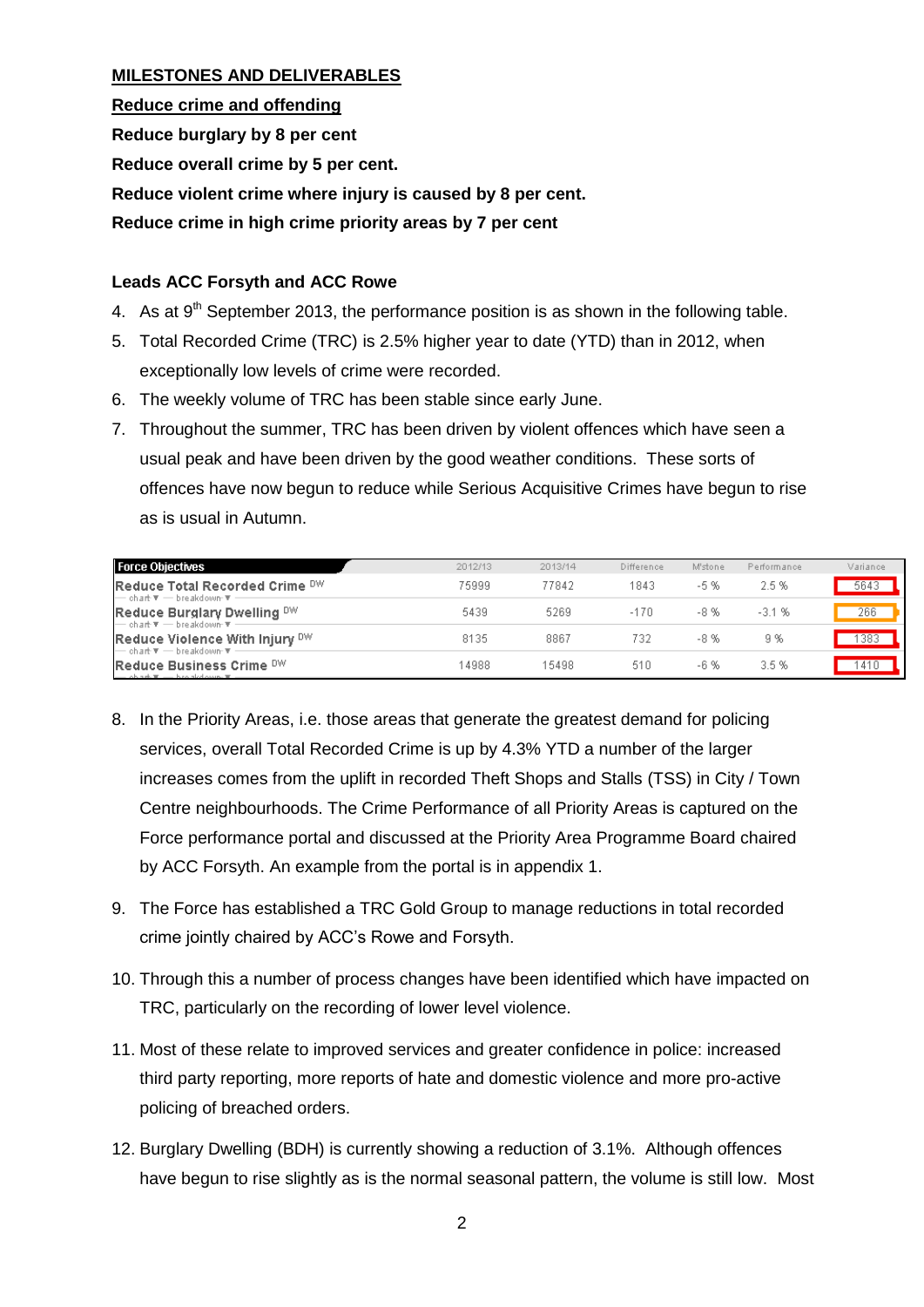Local Policing Units (LPUs) are close to or exceeding their milestones with Birmingham West LPU (-18%) and Wolverhampton LPU (-17%) seeing significant reductions. This is still compared to a very low summer last year.

13. BDH can be expected to rise in coming weeks as evenings get darker and it moves in to its seasonal peak time. It will be monitored as a tactical priority of the Force.



- 14. Business Crime is seeing an increase of 3.5% YTD. This is compared to September 2012 which was the lowest ever recorded month of business crime.
- 15. TSS accounts for more than one in four business crimes. The offence is +25% YTD.
- 16. Offences began to rise in autumn 2012 after recording issues were highlighted. The volume had begun to stabilise and several LPUs saw a reduction in August. However, Coventry LPU (which was the only LPU to maintain a reduction during this period) has seen a steady rise in offence volume over the last 10 weeks.



- 17. After a significant peak in July, Violence with Injury (VWI) has reduced. The weekly volume is showing a reducing trend as offences come to the end of their seasonal peak.
- 18. Offences are still 9% higher than in 2012 due to a very low year. Compared to 2011 there is a 10% reduction.
- 19. After also seeing a significant elevation in July, VWI Hate offences also fell in August.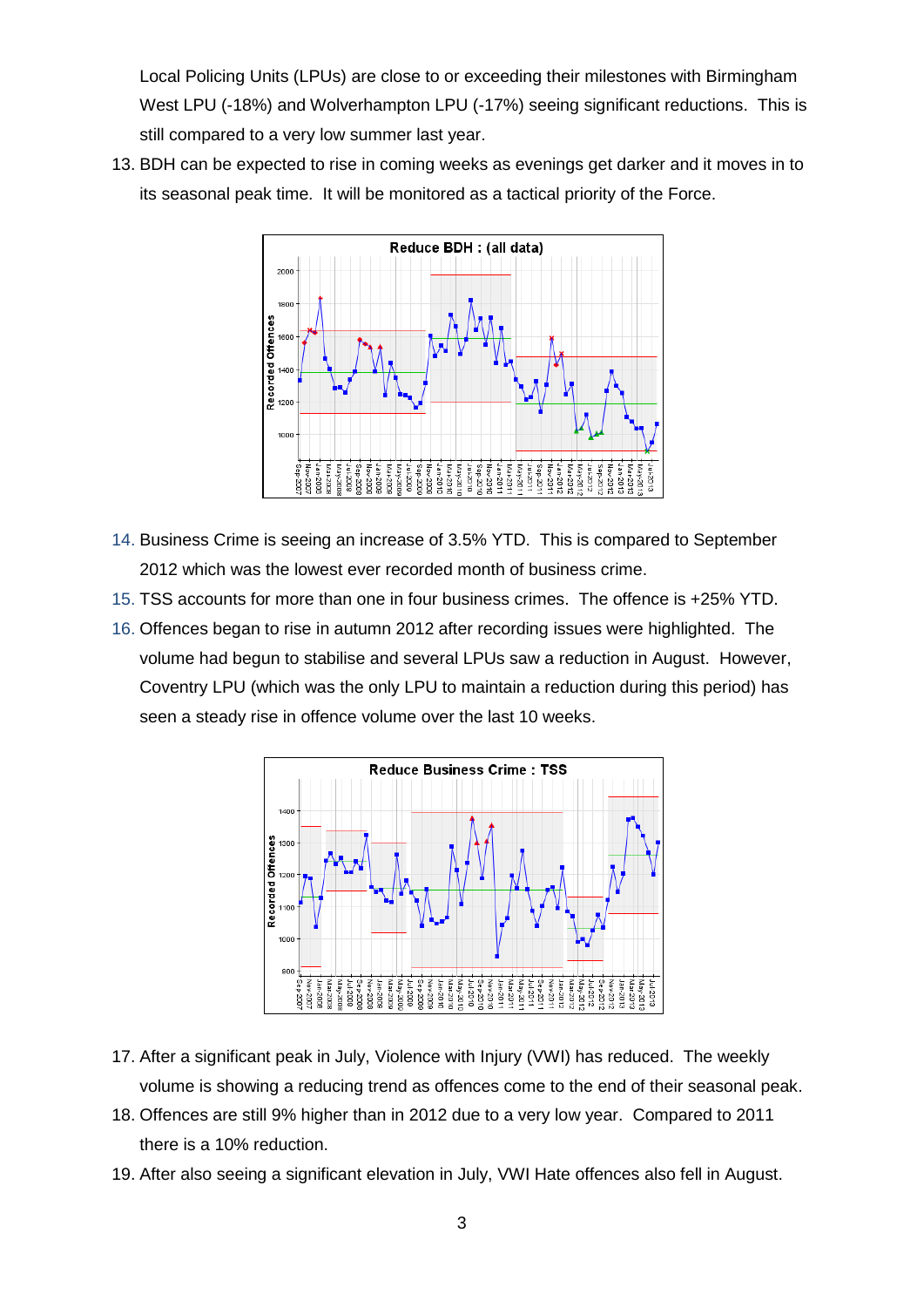20. A VWI Task & Finish Group (Gold Lead ACC Rowe, Silver Leave Supt. Payne) is currently running until November with the aim of reducing offences but also to achieve a better understanding.



- 21. The table below shows solved and resolved rates for key offence types, as at  $9<sup>th</sup>$ September. The solved and resolved rates are similar to last year when there were solved and resolved milestones in the policing plan. Vehicle Crime continues to have the lowest detection rate of 8%.
- 22. In the last 4 months as the volume has increased, the detection and resolution rate of hate offences has fallen from 46% in April to 33% in August.

| <b>Being Productive And Efficient</b>                                 | Recorded | Detected | M'stone                  | Performance |
|-----------------------------------------------------------------------|----------|----------|--------------------------|-------------|
| Solve & Resolve Most Serious Violence DW<br>$=$ chart $=$ breakdown   | 1.232    | -512     | $\overline{\phantom{a}}$ | 41.6%       |
| Solve & Resolve Burglary Dwelling DW<br>$=$ chart $=$ breakdown       | 5.269    | 708      | $\overline{\phantom{a}}$ | 13.4 %      |
| Solve & Resolve Robbery DW<br>$=$ chart $=$ breakdown                 | 2.317    | 601      | $\overline{\phantom{a}}$ | 25.9%       |
| Solve & Resolve Vehicle Crime DW<br>$=$ chart $=$ breakdown           | 9.539    | 767      | $\overline{\phantom{a}}$ | 8%          |
| Solve & Resolve Serious Sexual Offences DW<br>$=$ chart $=$ breakdown | 1.008    | 298      | $\overline{\phantom{a}}$ | 29.6%       |
| Solve & Resolve Hate Crime DW                                         | 1,462    | 509      | $\overline{\phantom{a}}$ | 34.8%       |

#### **Improving the service the public receive from the police**

### **Increase satisfaction with services provided relating to crimes Increase satisfaction with services provided relating to ASB**

#### **Lead ACC Forsyth**

| <b>Force Objectives</b>                                                                                                                                                                     | 2012/13 | 2013/14 | Difference | M'stone | Performance | Variance |
|---------------------------------------------------------------------------------------------------------------------------------------------------------------------------------------------|---------|---------|------------|---------|-------------|----------|
| for a no manning personal at-<br>Customer satisfaction with service - crime CC<br>$\rightarrow$ chart $\overline{\mathbf{r}}$ $\rightarrow$ breakdown $\overline{\mathbf{r}}$ $\rightarrow$ |         |         |            | 88 %    | 854%        | 2 R      |
| <b>Customer satisfaction with service - ASB CC.</b><br>$\rightarrow$ chart $\overline{x}$ $\rightarrow$ breakdown $\overline{x}$ $\rightarrow$                                              |         |         |            | 80 %    | 79.1 %      | 0.9      |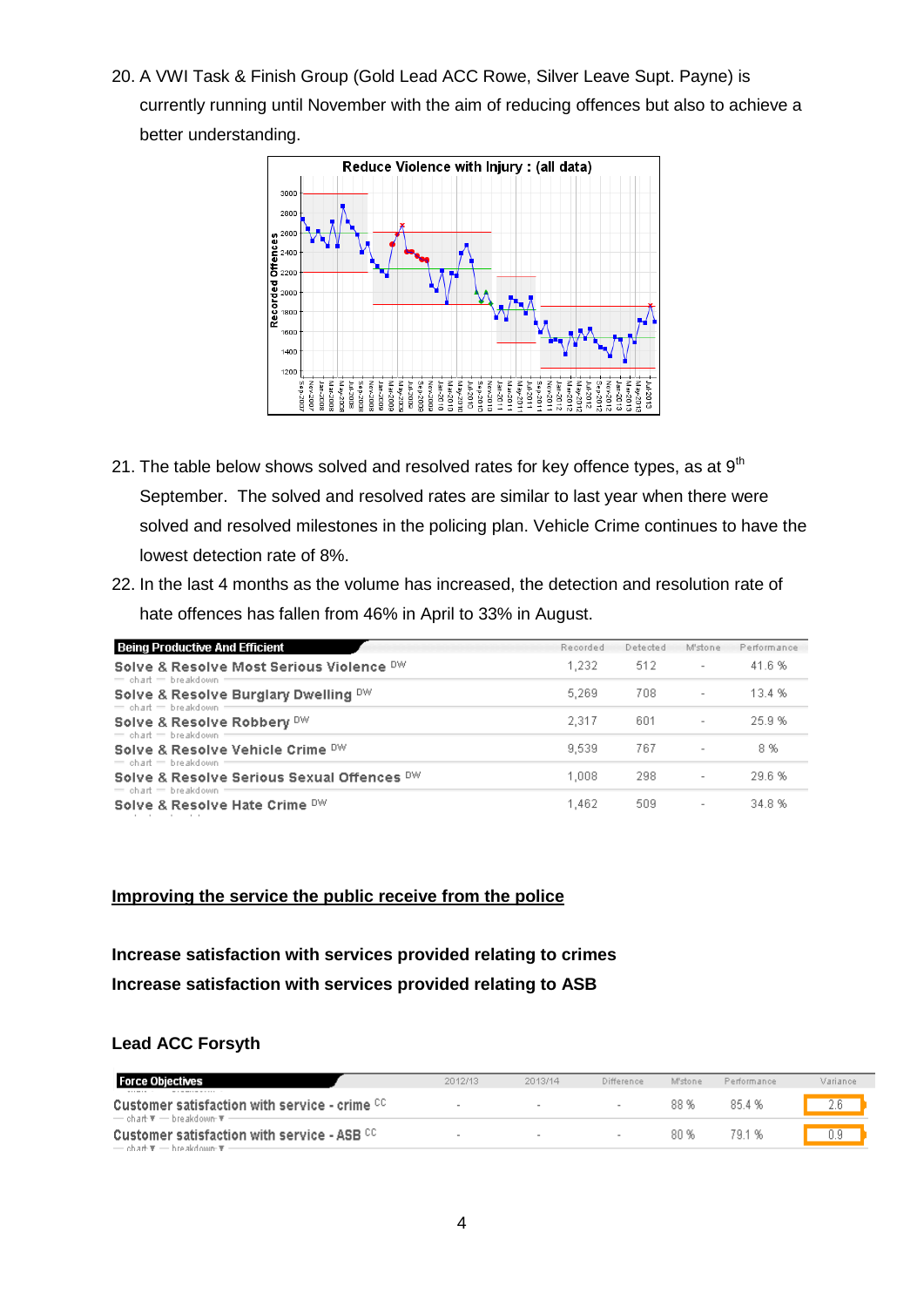23. At the end of August, the Force falls short of customer satisfaction milestones. In the case of anti-social behaviour (ASB), this shortfall is only fractional with a broad trend up in recent months.



- 24. ASB is currently being managed via the Force ASB Steering Group (Gold ACC Forsyth, Silver Supt. Whitaker).
- 25. The group aims to understand and better deal with ASB, identify vulnerability and improve satisfaction.
- 26. In the last 2 months, more than 1,200 ASB incidents have been 'non-crimed' for investigation (compared to a usual average of 422 per month). These incidents should be scrutinised in the same way as a crime with opportunities for resolution sought.
- 27. Birmingham East and Birmingham West LPUs are also 6 weeks in to an ASB Risk Assessment Pilot. The pilot uses a Risk Assessment Matrix (based on findings from the ACPO ASB Lead) to identify vulnerabilities amongst reporters of ASB at an early stage and deal with them appropriately.
- 28. The pilot will be subject to an evaluation by Force Organisation and Service Development Department (OSD) in November after it finishes.
- 29. Customer satisfaction where a **crime** is reported is lower and has seen a slight downwards trend in recent months.
- 30. Analysis has identified four key thematic drivers of crime victim satisfaction; Action, Treatment, Initial Contact and Feedback.
- 31. Action is the most influential of these; where a victim was left needing further service recovery but this had not been given, just 11% of those surveyed were satisfied with the service they received (compared to 85% in the wider population).
- 32. This shows that understanding expectations and managing these appropriately and realistically is essential to delivering good service.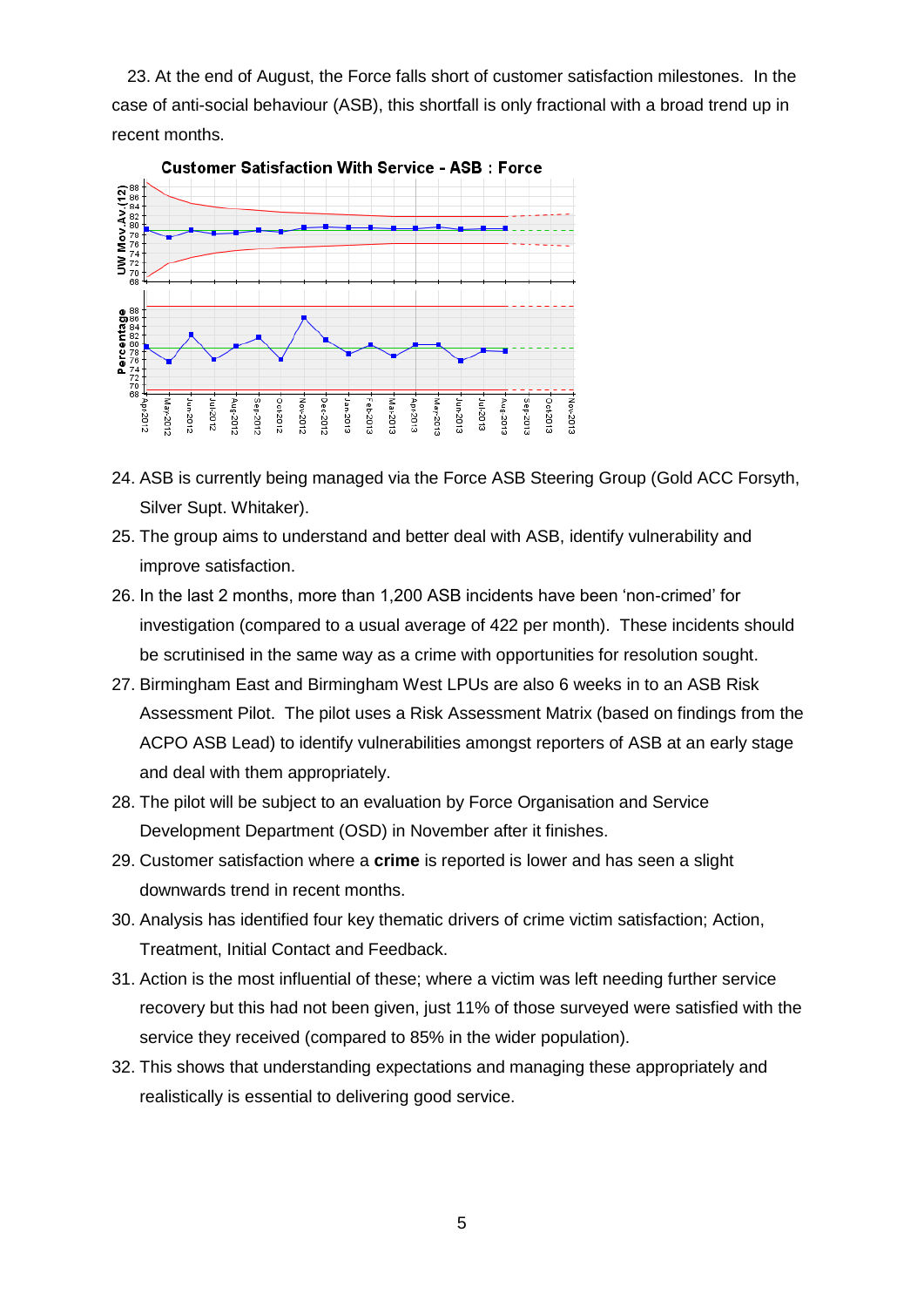

- 33. Demographic group has less impact on feelings of satisfaction than on service received (as above). The biggest variance is the type of crime experienced, with BDH victims generally receiving attendance, lots of feedback, clear investigative objectives and visible action, leading to nearly all of them (95%) being satisfied with service received.
- 34. Amongst the least satisfied are repeat victims, those from black minority ethnic backgrounds and younger adults.

| <b>Demographic Variation</b>       | % Satisfied |  |  |  |
|------------------------------------|-------------|--|--|--|
| $25 - 34$                          | 69.6%       |  |  |  |
| Victim of vehicle Crime            | 70.0%       |  |  |  |
| BME                                | 72.0%       |  |  |  |
| <b>Repeat victim</b>               | 73.2%       |  |  |  |
| Male                               | 79.3%       |  |  |  |
| Victim of violent Crime            | 80.5%       |  |  |  |
| 45-54                              | 80.8%       |  |  |  |
| $35 - 44$                          | 81.7%       |  |  |  |
| <b>Victim of Hate Crime</b>        | 82.2%       |  |  |  |
| Female                             | 82.2%       |  |  |  |
| 55-64                              | 84.1%       |  |  |  |
| <b>Disabled</b>                    | 85%         |  |  |  |
| White                              | 85.4%       |  |  |  |
| $16 - 24$                          | 85.7%       |  |  |  |
| $65+$                              | 88.2%       |  |  |  |
| <b>Victim of Domestic Burglary</b> | 94.6%       |  |  |  |

#### **LOCAL POLICING PLANS**

35. In the future, the way in which the Police and Crime Plan is created will change. Local plans will be developed to support the plan by emerging Local Policing and Crime Boards. The aim is to reflect the priorities of the localities around the West Midlands. This year the process started with local plans created for each LPU. The way performance against these plans is managed is described in Appendix 2.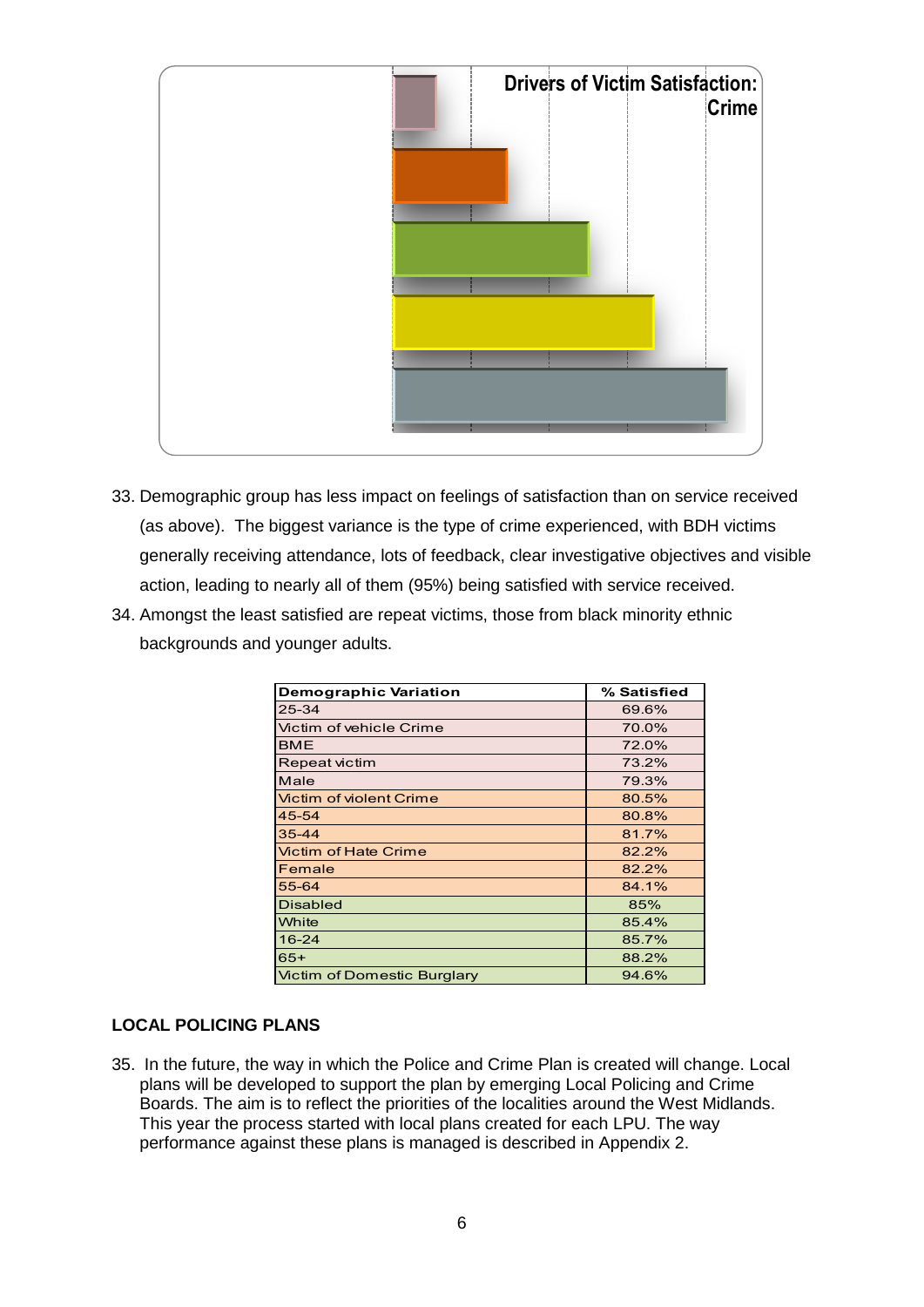#### **FINANCIAL IMPLICATIONS**

36. The delivery of the plan will be met through use of the Commissioner's budget. This is detailed in the report presented to the Police and Crime Panel on 6<sup>th</sup> February 2013 which covered the revenue and capital budgets and proposals for the precept for 2013- 14.

#### **LEGAL IMPLICATIONS**

37. The legal requirements for a Police and Crime Plan are set out in the Police Reform and Social Responsibility Act 2011.

#### **RECOMMENDATIONS**

38. The Board is asked to note the contents of this report.

#### **AUTHORS**

West Midlands Police, Chief Constable, **Chris Sims** West Midlands Office for Policing and Crime, Chief Executive, **Jacky Courtney**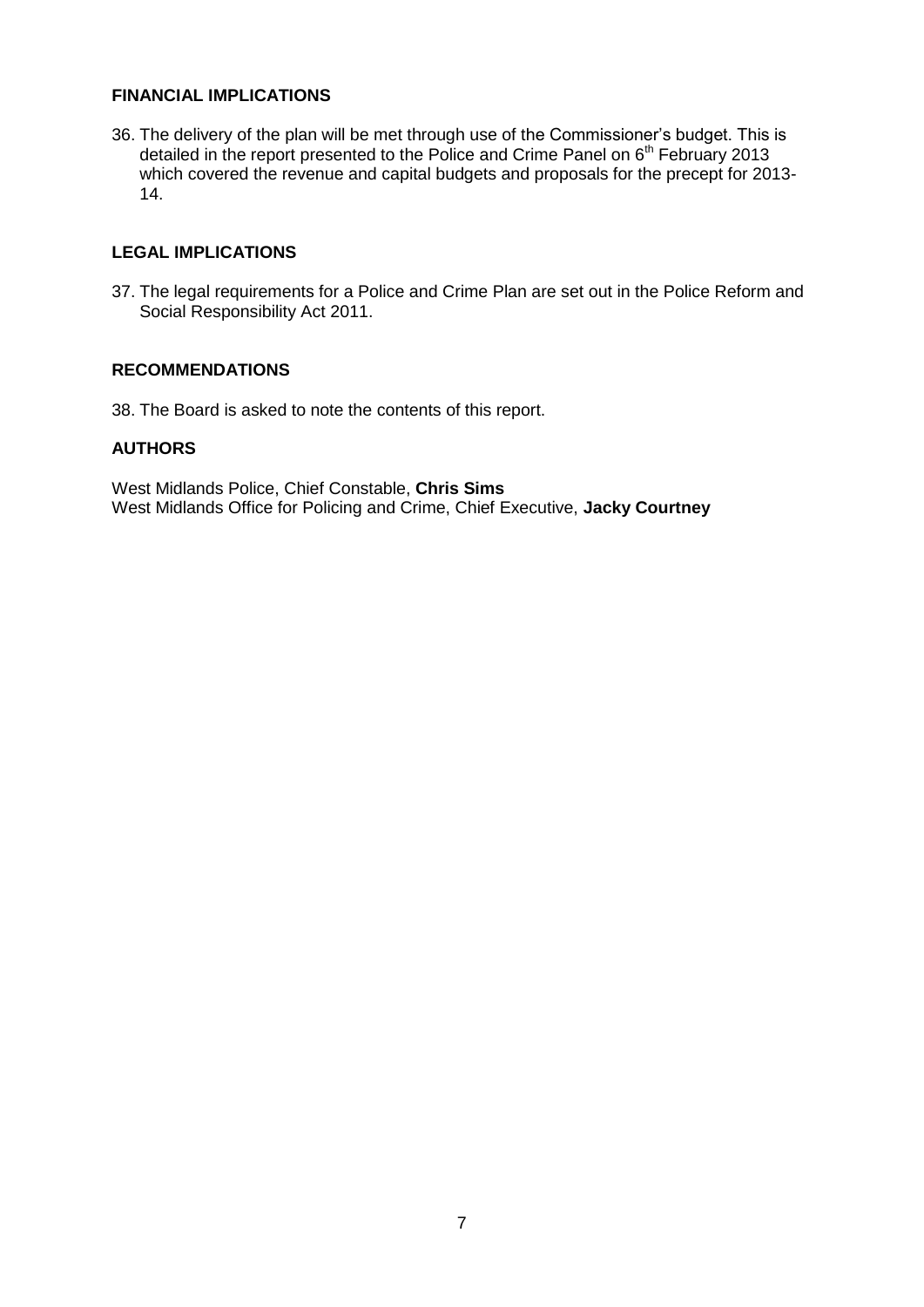## **Appendix**

## **Appendix 1 – Priority Areas**

| 661<br>612<br>$-49$<br>$-6%$<br>$-7.4%$<br>9<br>Reduce Total Recorded Crime DW<br>hide comparison<br>Bordesley Green: BE02:<br>806<br>$-6%$<br>135<br>714<br>92<br>12.9%<br>Saltley: BE03:<br>478<br>494<br>16<br>$-6%$<br>3.4 %<br>45<br>Sparkbrook and Sparkhill: BE04 :<br>807<br>713<br>94<br>$-6%$<br>13.2 %<br>137<br>hide others<br>807<br>894<br>87<br>$-3%$<br>10.8%<br>112<br>Erdington : $BNO1$ :<br>516<br>8<br>$-3%$<br>Kingstanding: BN02:<br>508<br>1.6%<br>24<br>Three Estates Kings Norton: BS01:<br>367<br>$-5%$<br>416<br>-49<br>$-11.7%$<br>28<br>Aston: BW01:<br>532<br>564<br>32<br>$-6%$<br>6.1%<br>64<br>Birmingham City Centre: BW02:<br>585<br>$-6%$<br>835<br>4,154<br>4,739<br>14.1 %<br>Handsworth: BW03:<br>427<br>$-41$<br>$-6%$<br>$-8.7%$<br>468<br>12<br>Lozells: BW04:<br>718<br>60<br>$-6%$<br>9.2%<br>658<br>100<br>290<br>$-6%$<br>Newtown: BW05:<br>300<br>$-10$<br>$-3.3%$<br>8<br>Soho Rd: BW06:<br>559<br>594<br>35<br>-6 %<br>6.3%<br>69<br>Summerfield and Winson Green: BW07:<br>459<br>397<br>-62<br>$-6%$<br>$-13.5%$<br>34<br>Coventry City Centre and Spon End: CV01:<br>$-2$<br>$-6%$<br>1,315<br>1,313<br>$-0.1%$<br>77<br>Edgwick: CV02:<br>525<br>512<br>$-13$<br>$-6%$<br>$-2.4%$<br>19<br>Hillfields and Stoke: CV03:<br>857<br>741<br>$-116$<br>$-6%$<br>$-13.5%$<br>64<br>$-6%$<br>Willenhall Four Closes: CV04 :<br>485<br>446<br>$-39$<br>$-8%$<br>g<br>Wood End and Bell Green: CV05:<br>336<br>40<br>296<br>$-6%$<br>13.6%<br>58<br>Chelmsley Town: SH01:<br>951<br>$-6%$<br>14.5%<br>831<br>120<br>170<br>Smiths Wood: SH02:<br>289<br>5<br>$-6%$<br>1.8%<br>284<br>23<br>Princes End: SW01:<br>268<br>269<br>$\mathbf{1}$<br>$-6%$<br>0.4 %<br>18<br>Smethwick Soho and Victoria: SW02:<br>514<br>515<br>$\mathbf{1}$<br>$-6%$<br>0.2 %<br>32<br>5<br>$-5%$<br>Birchills Blakenall Coalpool: WS01:<br>269<br>274<br>1.9%<br>19<br>42<br>$-5%$<br>St Matthews Caldmore: WS02:<br>1,211<br>1,253<br>3.5%<br>103<br>All Saints and Blakenhall: WV01:<br>295<br>$-18$<br>$-6%$<br>$-5.7%$<br>313<br>$\mathbf{1}$<br>Heath Town and Park Village: WV02:<br>259<br>216<br>$-43$<br>$-6%$<br>27<br>$-16.6%$<br>Low Hill and The Scotlands: WV03:<br>325<br>335<br>10<br>$-6%$<br>3.1%<br>30 <sub>2</sub><br>Pennfields: WV04:<br>134<br>100<br>$-34$<br>-6 %<br>$-25.3%$<br>25<br>246<br>5.<br>$-6%$<br>Whitmore Reans: WV05:<br>241<br>2.1 %<br>20<br>Wolverhampton City Centre: WV06:<br>928<br>1,050<br>122<br>-6 %<br>13.2 %<br>178 | <b>Police Influenced</b> | 2012/13 | 2013/14 | Difference | M'stone | Performance | Variance |
|-------------------------------------------------------------------------------------------------------------------------------------------------------------------------------------------------------------------------------------------------------------------------------------------------------------------------------------------------------------------------------------------------------------------------------------------------------------------------------------------------------------------------------------------------------------------------------------------------------------------------------------------------------------------------------------------------------------------------------------------------------------------------------------------------------------------------------------------------------------------------------------------------------------------------------------------------------------------------------------------------------------------------------------------------------------------------------------------------------------------------------------------------------------------------------------------------------------------------------------------------------------------------------------------------------------------------------------------------------------------------------------------------------------------------------------------------------------------------------------------------------------------------------------------------------------------------------------------------------------------------------------------------------------------------------------------------------------------------------------------------------------------------------------------------------------------------------------------------------------------------------------------------------------------------------------------------------------------------------------------------------------------------------------------------------------------------------------------------------------------------------------------------------------------------------------------------------------------------------------------------------------------------------------------------------------------------------------------------------------------------------------------------------------------------------------------------------------------------------------------------|--------------------------|---------|---------|------------|---------|-------------|----------|
|                                                                                                                                                                                                                                                                                                                                                                                                                                                                                                                                                                                                                                                                                                                                                                                                                                                                                                                                                                                                                                                                                                                                                                                                                                                                                                                                                                                                                                                                                                                                                                                                                                                                                                                                                                                                                                                                                                                                                                                                                                                                                                                                                                                                                                                                                                                                                                                                                                                                                                 |                          |         |         |            |         |             |          |
|                                                                                                                                                                                                                                                                                                                                                                                                                                                                                                                                                                                                                                                                                                                                                                                                                                                                                                                                                                                                                                                                                                                                                                                                                                                                                                                                                                                                                                                                                                                                                                                                                                                                                                                                                                                                                                                                                                                                                                                                                                                                                                                                                                                                                                                                                                                                                                                                                                                                                                 |                          |         |         |            |         |             |          |
|                                                                                                                                                                                                                                                                                                                                                                                                                                                                                                                                                                                                                                                                                                                                                                                                                                                                                                                                                                                                                                                                                                                                                                                                                                                                                                                                                                                                                                                                                                                                                                                                                                                                                                                                                                                                                                                                                                                                                                                                                                                                                                                                                                                                                                                                                                                                                                                                                                                                                                 |                          |         |         |            |         |             |          |
|                                                                                                                                                                                                                                                                                                                                                                                                                                                                                                                                                                                                                                                                                                                                                                                                                                                                                                                                                                                                                                                                                                                                                                                                                                                                                                                                                                                                                                                                                                                                                                                                                                                                                                                                                                                                                                                                                                                                                                                                                                                                                                                                                                                                                                                                                                                                                                                                                                                                                                 |                          |         |         |            |         |             |          |
|                                                                                                                                                                                                                                                                                                                                                                                                                                                                                                                                                                                                                                                                                                                                                                                                                                                                                                                                                                                                                                                                                                                                                                                                                                                                                                                                                                                                                                                                                                                                                                                                                                                                                                                                                                                                                                                                                                                                                                                                                                                                                                                                                                                                                                                                                                                                                                                                                                                                                                 |                          |         |         |            |         |             |          |
|                                                                                                                                                                                                                                                                                                                                                                                                                                                                                                                                                                                                                                                                                                                                                                                                                                                                                                                                                                                                                                                                                                                                                                                                                                                                                                                                                                                                                                                                                                                                                                                                                                                                                                                                                                                                                                                                                                                                                                                                                                                                                                                                                                                                                                                                                                                                                                                                                                                                                                 |                          |         |         |            |         |             |          |
|                                                                                                                                                                                                                                                                                                                                                                                                                                                                                                                                                                                                                                                                                                                                                                                                                                                                                                                                                                                                                                                                                                                                                                                                                                                                                                                                                                                                                                                                                                                                                                                                                                                                                                                                                                                                                                                                                                                                                                                                                                                                                                                                                                                                                                                                                                                                                                                                                                                                                                 |                          |         |         |            |         |             |          |
|                                                                                                                                                                                                                                                                                                                                                                                                                                                                                                                                                                                                                                                                                                                                                                                                                                                                                                                                                                                                                                                                                                                                                                                                                                                                                                                                                                                                                                                                                                                                                                                                                                                                                                                                                                                                                                                                                                                                                                                                                                                                                                                                                                                                                                                                                                                                                                                                                                                                                                 |                          |         |         |            |         |             |          |
|                                                                                                                                                                                                                                                                                                                                                                                                                                                                                                                                                                                                                                                                                                                                                                                                                                                                                                                                                                                                                                                                                                                                                                                                                                                                                                                                                                                                                                                                                                                                                                                                                                                                                                                                                                                                                                                                                                                                                                                                                                                                                                                                                                                                                                                                                                                                                                                                                                                                                                 |                          |         |         |            |         |             |          |
|                                                                                                                                                                                                                                                                                                                                                                                                                                                                                                                                                                                                                                                                                                                                                                                                                                                                                                                                                                                                                                                                                                                                                                                                                                                                                                                                                                                                                                                                                                                                                                                                                                                                                                                                                                                                                                                                                                                                                                                                                                                                                                                                                                                                                                                                                                                                                                                                                                                                                                 |                          |         |         |            |         |             |          |
|                                                                                                                                                                                                                                                                                                                                                                                                                                                                                                                                                                                                                                                                                                                                                                                                                                                                                                                                                                                                                                                                                                                                                                                                                                                                                                                                                                                                                                                                                                                                                                                                                                                                                                                                                                                                                                                                                                                                                                                                                                                                                                                                                                                                                                                                                                                                                                                                                                                                                                 |                          |         |         |            |         |             |          |
|                                                                                                                                                                                                                                                                                                                                                                                                                                                                                                                                                                                                                                                                                                                                                                                                                                                                                                                                                                                                                                                                                                                                                                                                                                                                                                                                                                                                                                                                                                                                                                                                                                                                                                                                                                                                                                                                                                                                                                                                                                                                                                                                                                                                                                                                                                                                                                                                                                                                                                 |                          |         |         |            |         |             |          |
|                                                                                                                                                                                                                                                                                                                                                                                                                                                                                                                                                                                                                                                                                                                                                                                                                                                                                                                                                                                                                                                                                                                                                                                                                                                                                                                                                                                                                                                                                                                                                                                                                                                                                                                                                                                                                                                                                                                                                                                                                                                                                                                                                                                                                                                                                                                                                                                                                                                                                                 |                          |         |         |            |         |             |          |
|                                                                                                                                                                                                                                                                                                                                                                                                                                                                                                                                                                                                                                                                                                                                                                                                                                                                                                                                                                                                                                                                                                                                                                                                                                                                                                                                                                                                                                                                                                                                                                                                                                                                                                                                                                                                                                                                                                                                                                                                                                                                                                                                                                                                                                                                                                                                                                                                                                                                                                 |                          |         |         |            |         |             |          |
|                                                                                                                                                                                                                                                                                                                                                                                                                                                                                                                                                                                                                                                                                                                                                                                                                                                                                                                                                                                                                                                                                                                                                                                                                                                                                                                                                                                                                                                                                                                                                                                                                                                                                                                                                                                                                                                                                                                                                                                                                                                                                                                                                                                                                                                                                                                                                                                                                                                                                                 |                          |         |         |            |         |             |          |
|                                                                                                                                                                                                                                                                                                                                                                                                                                                                                                                                                                                                                                                                                                                                                                                                                                                                                                                                                                                                                                                                                                                                                                                                                                                                                                                                                                                                                                                                                                                                                                                                                                                                                                                                                                                                                                                                                                                                                                                                                                                                                                                                                                                                                                                                                                                                                                                                                                                                                                 |                          |         |         |            |         |             |          |
|                                                                                                                                                                                                                                                                                                                                                                                                                                                                                                                                                                                                                                                                                                                                                                                                                                                                                                                                                                                                                                                                                                                                                                                                                                                                                                                                                                                                                                                                                                                                                                                                                                                                                                                                                                                                                                                                                                                                                                                                                                                                                                                                                                                                                                                                                                                                                                                                                                                                                                 |                          |         |         |            |         |             |          |
|                                                                                                                                                                                                                                                                                                                                                                                                                                                                                                                                                                                                                                                                                                                                                                                                                                                                                                                                                                                                                                                                                                                                                                                                                                                                                                                                                                                                                                                                                                                                                                                                                                                                                                                                                                                                                                                                                                                                                                                                                                                                                                                                                                                                                                                                                                                                                                                                                                                                                                 |                          |         |         |            |         |             |          |
|                                                                                                                                                                                                                                                                                                                                                                                                                                                                                                                                                                                                                                                                                                                                                                                                                                                                                                                                                                                                                                                                                                                                                                                                                                                                                                                                                                                                                                                                                                                                                                                                                                                                                                                                                                                                                                                                                                                                                                                                                                                                                                                                                                                                                                                                                                                                                                                                                                                                                                 |                          |         |         |            |         |             |          |
|                                                                                                                                                                                                                                                                                                                                                                                                                                                                                                                                                                                                                                                                                                                                                                                                                                                                                                                                                                                                                                                                                                                                                                                                                                                                                                                                                                                                                                                                                                                                                                                                                                                                                                                                                                                                                                                                                                                                                                                                                                                                                                                                                                                                                                                                                                                                                                                                                                                                                                 |                          |         |         |            |         |             |          |
|                                                                                                                                                                                                                                                                                                                                                                                                                                                                                                                                                                                                                                                                                                                                                                                                                                                                                                                                                                                                                                                                                                                                                                                                                                                                                                                                                                                                                                                                                                                                                                                                                                                                                                                                                                                                                                                                                                                                                                                                                                                                                                                                                                                                                                                                                                                                                                                                                                                                                                 |                          |         |         |            |         |             |          |
|                                                                                                                                                                                                                                                                                                                                                                                                                                                                                                                                                                                                                                                                                                                                                                                                                                                                                                                                                                                                                                                                                                                                                                                                                                                                                                                                                                                                                                                                                                                                                                                                                                                                                                                                                                                                                                                                                                                                                                                                                                                                                                                                                                                                                                                                                                                                                                                                                                                                                                 |                          |         |         |            |         |             |          |
|                                                                                                                                                                                                                                                                                                                                                                                                                                                                                                                                                                                                                                                                                                                                                                                                                                                                                                                                                                                                                                                                                                                                                                                                                                                                                                                                                                                                                                                                                                                                                                                                                                                                                                                                                                                                                                                                                                                                                                                                                                                                                                                                                                                                                                                                                                                                                                                                                                                                                                 |                          |         |         |            |         |             |          |
|                                                                                                                                                                                                                                                                                                                                                                                                                                                                                                                                                                                                                                                                                                                                                                                                                                                                                                                                                                                                                                                                                                                                                                                                                                                                                                                                                                                                                                                                                                                                                                                                                                                                                                                                                                                                                                                                                                                                                                                                                                                                                                                                                                                                                                                                                                                                                                                                                                                                                                 |                          |         |         |            |         |             |          |
|                                                                                                                                                                                                                                                                                                                                                                                                                                                                                                                                                                                                                                                                                                                                                                                                                                                                                                                                                                                                                                                                                                                                                                                                                                                                                                                                                                                                                                                                                                                                                                                                                                                                                                                                                                                                                                                                                                                                                                                                                                                                                                                                                                                                                                                                                                                                                                                                                                                                                                 |                          |         |         |            |         |             |          |
|                                                                                                                                                                                                                                                                                                                                                                                                                                                                                                                                                                                                                                                                                                                                                                                                                                                                                                                                                                                                                                                                                                                                                                                                                                                                                                                                                                                                                                                                                                                                                                                                                                                                                                                                                                                                                                                                                                                                                                                                                                                                                                                                                                                                                                                                                                                                                                                                                                                                                                 |                          |         |         |            |         |             |          |
|                                                                                                                                                                                                                                                                                                                                                                                                                                                                                                                                                                                                                                                                                                                                                                                                                                                                                                                                                                                                                                                                                                                                                                                                                                                                                                                                                                                                                                                                                                                                                                                                                                                                                                                                                                                                                                                                                                                                                                                                                                                                                                                                                                                                                                                                                                                                                                                                                                                                                                 |                          |         |         |            |         |             |          |
|                                                                                                                                                                                                                                                                                                                                                                                                                                                                                                                                                                                                                                                                                                                                                                                                                                                                                                                                                                                                                                                                                                                                                                                                                                                                                                                                                                                                                                                                                                                                                                                                                                                                                                                                                                                                                                                                                                                                                                                                                                                                                                                                                                                                                                                                                                                                                                                                                                                                                                 |                          |         |         |            |         |             |          |
|                                                                                                                                                                                                                                                                                                                                                                                                                                                                                                                                                                                                                                                                                                                                                                                                                                                                                                                                                                                                                                                                                                                                                                                                                                                                                                                                                                                                                                                                                                                                                                                                                                                                                                                                                                                                                                                                                                                                                                                                                                                                                                                                                                                                                                                                                                                                                                                                                                                                                                 |                          |         |         |            |         |             |          |
|                                                                                                                                                                                                                                                                                                                                                                                                                                                                                                                                                                                                                                                                                                                                                                                                                                                                                                                                                                                                                                                                                                                                                                                                                                                                                                                                                                                                                                                                                                                                                                                                                                                                                                                                                                                                                                                                                                                                                                                                                                                                                                                                                                                                                                                                                                                                                                                                                                                                                                 |                          |         |         |            |         |             |          |
|                                                                                                                                                                                                                                                                                                                                                                                                                                                                                                                                                                                                                                                                                                                                                                                                                                                                                                                                                                                                                                                                                                                                                                                                                                                                                                                                                                                                                                                                                                                                                                                                                                                                                                                                                                                                                                                                                                                                                                                                                                                                                                                                                                                                                                                                                                                                                                                                                                                                                                 |                          |         |         |            |         |             |          |